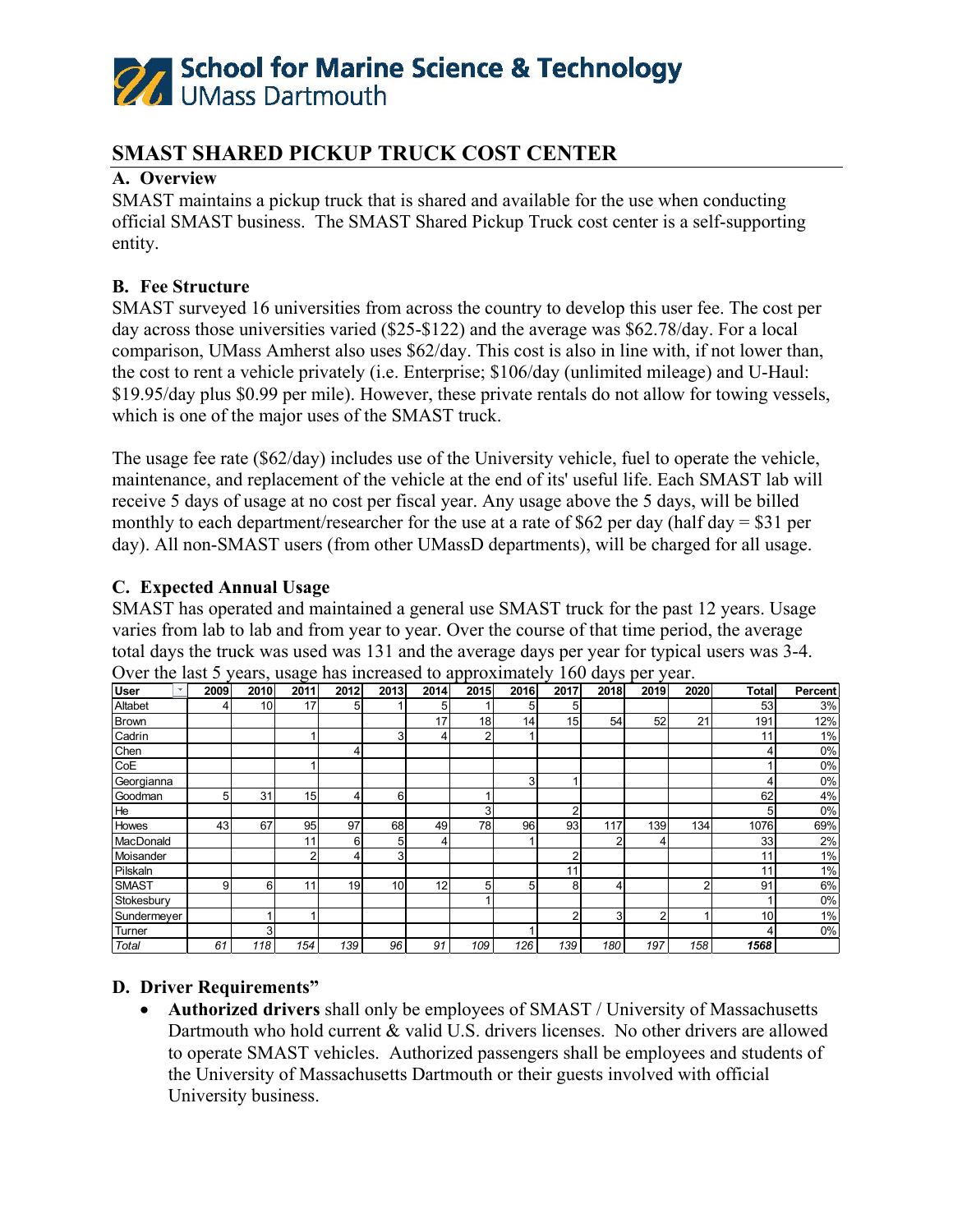## **27 School for Marine Science & Technology**<br>26 UMass Dartmouth

• **Non-authorized passenger** examples include spouses or significant others, family members, children, pets, or any passenger not on official SMAST business. **Nonauthorized drivers** include those who have been cited for two or more moving violations in a year as well as those who have committed any action(s) that are detrimental to the function or public image of the University.

## **E. Administrative Procedures**

- **Availability** of the truck can be confirmed using the truck calendar on the SMAST [facilities](https://www.umassd.edu/smast/about/facilities/) web page or by visiting:<http://www.smast.umassd.edu/pickupTruck1/>
- **Reservations** can be made using the [SMAST Pickup Truck web reservation system.](http://www.smast.umassd.edu/pickupTruck1/) If a reservation needs to be cancelled or rescheduled, it is imperative to notify the SMAST Facility manager to ensure efficient use of the vehicle. If a reservation needs to be cancelled, a 24-hour advanced notification is required. A usage fee will not be assessed if there is a 24-hour advanced notification, otherwise a usage fee will be assessed.
- **Keys** for the truck are available to be checked out at the SMAST Facility Manager's Office (SMASTE-206). Checking out keys before or after hours must be coordinated appropriately through the SMAST Facility Manager. There is a steady demand for the truck; therefore, it is important that the keys are returned on time, as scheduled. If return conflicts should arise, communication with the SMAST Facility Manager is crucial for those who hold future reservations.
- The SMAST Vehicle Use Log will be completed after each trip, including identifying the lab using the truck, date and purpose of each trip and the beginning and ending odometer readings. Each driver will also be required to fill the gas tank after each trip.
- The SMAST facilities manager will maintain and monitor an Electronic version of the usage log. On a monthly basis, the Assistant Dean for Operations will review the usage and distribute invoices to any labs that exceed 5 days per fiscal year. The PI of each lab will be asked to confirm the speedtype(s) for their respective usage. A member of the SMAST administrative team will then work with ORA and Budget office staff to appropriately charge the usage to the correct speedtype(s).

## **Driver Responsibilities include the following:**

- Ensure that all safety devices, including seat belts, are used by all vehicle occupants.
- Maintain a current & valid U.S. driver's license.
- Operate vehicles in accordance with Federal, state and local regulations, traffic laws, and ordinances.
- Use safe driving practices at all times.
- Report unsafe vehicle conditions or concerns promptly to the SMAST Facility Manager.
- Report all accidents, license suspensions, and traffic violations (including parking violations) to the driver's direct supervisor as well as to the SMAST Facility Manager.
- Maintain the interior of the vehicle in a clean and orderly manner; do not leave trash, etc., in the vehicle.
- The use of alcohol, drugs, or smoking in SMAST vehicles is strictly prohibited at all times.
- Driver is responsible for the payment of all fines or traffic violations associated with the use of SMAST vehicles.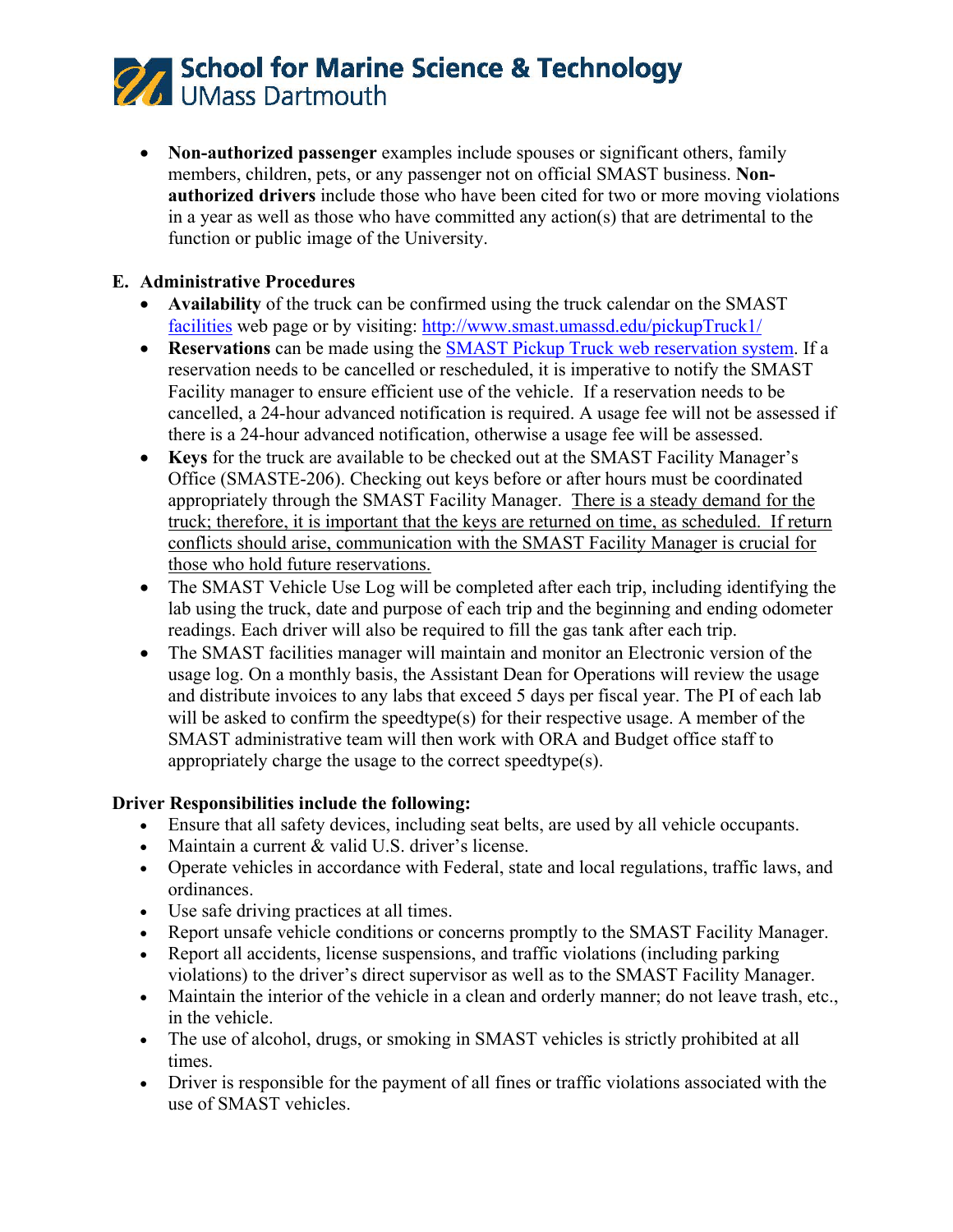# **27 School for Marine Science & Technology**<br>26 UMass Dartmouth

- Return the vehicle with a full tank of fuel after all trips. For this purpose, use the University of Massachusetts Dartmouth gas card (Gulf/WEX) located in the binder in the truck and place the fuel receipt within the envelope. An employee ID code must be assigned to you directly by the Assistant Dean for Operations or the SMAST Facility Manager. Instructions of use can be found in the glove box of truck with the appropriate gas vendors.
- Driver is responsible for completing the SMAST Vehicle Use Log after each trip, including identifying the lab using the truck, date and purpose of each trip and the beginning and ending odometer readings.
- Keys should be returned to the SMAST Facility Manager's Office upon your return. returning keys before or after hours must be coordinated appropriately through the SMAST Facility Manager.

## **In case of an accident take the following steps:**

- Stop, look and assess the situation; call for police assistance if deemed necessary.
- Depending on the severity of the injuries, call 911. Do not move an injured person.
- Light and place emergency flares if necessary (vehicle's emergency kit).
- Request that the attending officer file a written report, regardless of the extent of the damages.
- Move the vehicle only when directed to do so or if possible to avoid obstructing traffic.
- Within 24 hours, report the accident to the Assistant Dean for Operations and the SMAST Facility Manager.
- The driver will need to assist in filing an auto loss form [\(https://www.umassp.edu/treasurer/insurance/insurance-portal/auto-insurance/file](https://www.umassp.edu/treasurer/insurance/insurance-portal/auto-insurance/file-automobile-loss-notice/auto-loss-form)[automobile-loss-notice/auto-loss-form\)](https://www.umassp.edu/treasurer/insurance/insurance-portal/auto-insurance/file-automobile-loss-notice/auto-loss-form)
- For more information about the University's Process for filing a claim, please visit: [https://www.umassp.edu/treasurer/insurance/insurance-portal/general-overview-filing](https://www.umassp.edu/treasurer/insurance/insurance-portal/general-overview-filing-claim)[claim](https://www.umassp.edu/treasurer/insurance/insurance-portal/general-overview-filing-claim)

## **Reporting Other Vehicle Problems**

Please notify SMAST Facility Manager (Eric Lyonnais x6304) as soon as practical of any problem(s) with the vehicle that you think might be a safety or liability hazard.